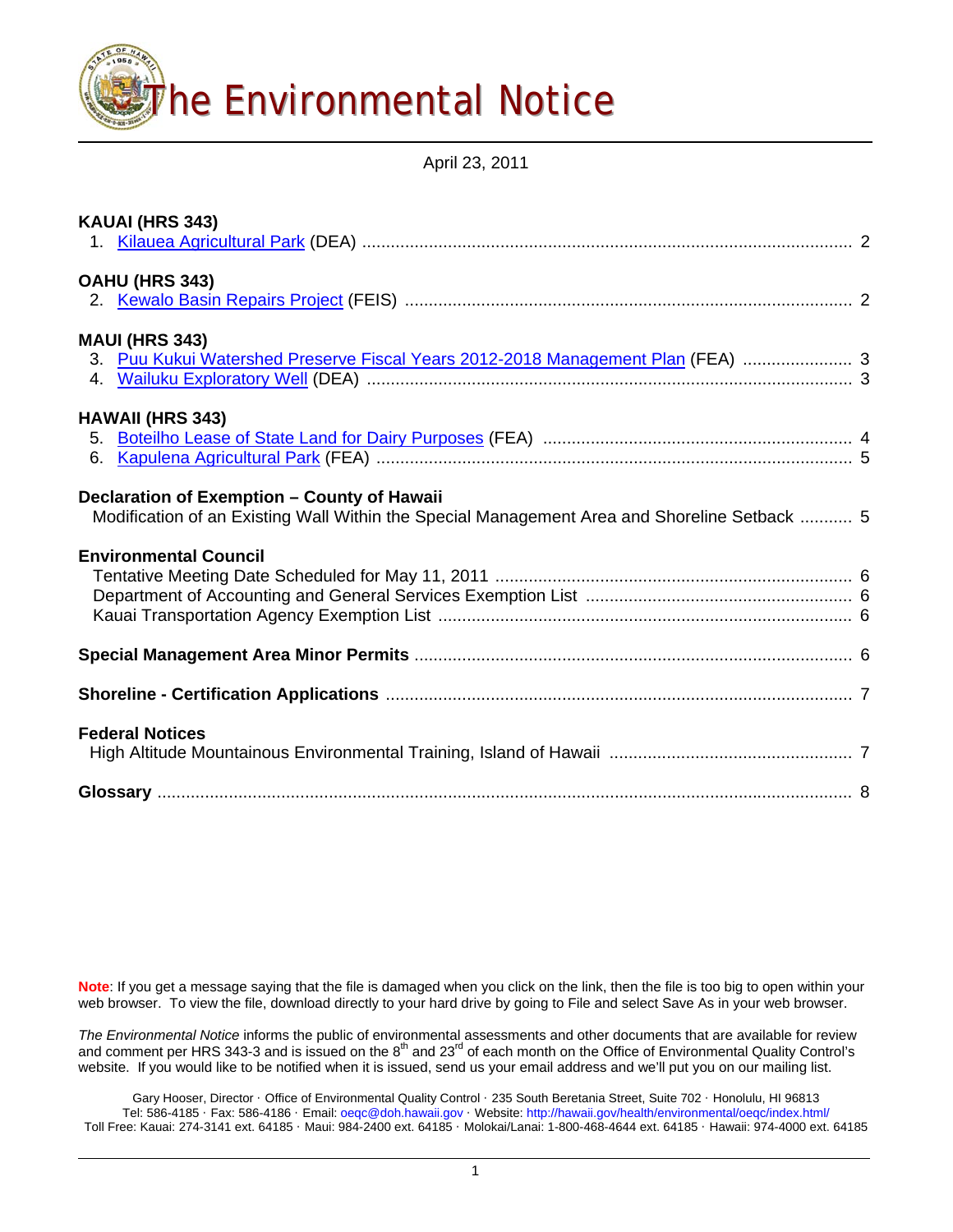# **KAUAI (HRS 343)**

## **1. [Kilauea Agricultural Park](http://oeqc.doh.hawaii.gov/Shared%20Documents/EA_and_EIS_Online_Library/Kauai/2010s/2011-04-23-KA-DEA-Kilauea-Ag-Park.pdf) (DEA)**

| Island:<br>District:        | Kauai<br>Hanalei                                                                                                                       |  |
|-----------------------------|----------------------------------------------------------------------------------------------------------------------------------------|--|
| TMK:                        | $(4)$ 5-2-04:99                                                                                                                        |  |
| <b>Permits:</b>             | Conservation Plan, Noise, NPDES, Use, Special Management Area, Roadway Access,<br>Ministerial Permits (building, plumbing, electrical) |  |
| <b>Proposing</b>            |                                                                                                                                        |  |
| Agency:                     | County of Kauai, Office of Economic Development, 4444 Rice Street, Suite 200, Lihue, HI<br>96766. George K. Costa, Director, 241-4949  |  |
| <b>Approving</b><br>Agency: | Same                                                                                                                                   |  |
| <b>Consultant:</b>          | R. M. Towill Corporation, 2024 North King Street, Suite 200, Honolulu, HI 96819. Brian<br>Takeda, 842-1133                             |  |
| Status:                     | Anticipated Finding of No Significant Impact. Comments are due May 22, 2011. Send<br>comments to the Approving Agency and Consultant   |  |

The Kilauea Agricultural Park is an approximately 75 acre site comprised of 14 farm lots, and space for a Sunshine Market, community gardens, energy farm, and compost/recycle/farm equipment storage. The proposed project will not cause any irrevocable loss of natural or cultural resources. The project is reintroducing farming uses to a site which formerly was in pineapple cultivation. Care will be exercised by users of the agricultural park to not harm endangered or threatened species of birds which may be attracted to the site. Woody vegetation will not be cleared between May 15 and July 15 when Hawaiian hoary bats may be carrying their young. No adverse effects to archaeological or historical sites will result from the project. The project will provide short term employment opportunities during construction and increase the supply of agricultural lots to small scale farmers. During construction, there will be minor impacts to air quality and noise levels. The project is not in an environmentally sensitive area such as a tsunami zone, beach, or erosion-prone area, geologically hazardous land, estuary, freshwater or coastal area. Potential effect related to erosion will be mitigated by the implementation of BMPs. A Soil Conservation Plan will be implemented to address long term erosion impacts. There is no further commitment to a larger action.

## **OAHU (HRS 343)**

## **2. [Kewalo Basin Repairs Project](http://oeqc.doh.hawaii.gov/Shared%20Documents/EA_and_EIS_Online_Library/Oahu/2010s/2011-04-23-OA-FEIS-Kewalo-Basin-Repairs.pdf) (FEIS)**

| Island:<br>District:<br>TMK:<br><b>Permits:</b> | Oahu<br>Honolulu<br>$(1)$ 2-1-58: pors. 01, 02, 35, 95<br>Section 10 Rivers & Harbors Act, NPDES; Section 401 Water Quality Certification; CZM<br>Consistency Certification; SMA; CDUP; Fuel tank installation and operations; Noise |
|-------------------------------------------------|--------------------------------------------------------------------------------------------------------------------------------------------------------------------------------------------------------------------------------------|
| <b>Proposing</b>                                | Hawaii Community Development Authority, 461 Cooke Street, Honolulu, HI 96813.                                                                                                                                                        |
| Agency:                                         | Anthony Ching, Executive Director, 594-0300                                                                                                                                                                                          |
| <b>Accepting</b>                                | Governor                                                                                                                                                                                                                             |
| <b>Authority:</b>                               | Helber Hastert & Fee, Planners, 733 Bishop Street, Suite 2590, Honolulu, HI 96813. Gail                                                                                                                                              |
| <b>Consultant:</b>                              | Renard, Project Planner, 545-2055                                                                                                                                                                                                    |
| <b>Status:</b>                                  | Notice of availability only. Acceptance or non-acceptance to be determined at a later date                                                                                                                                           |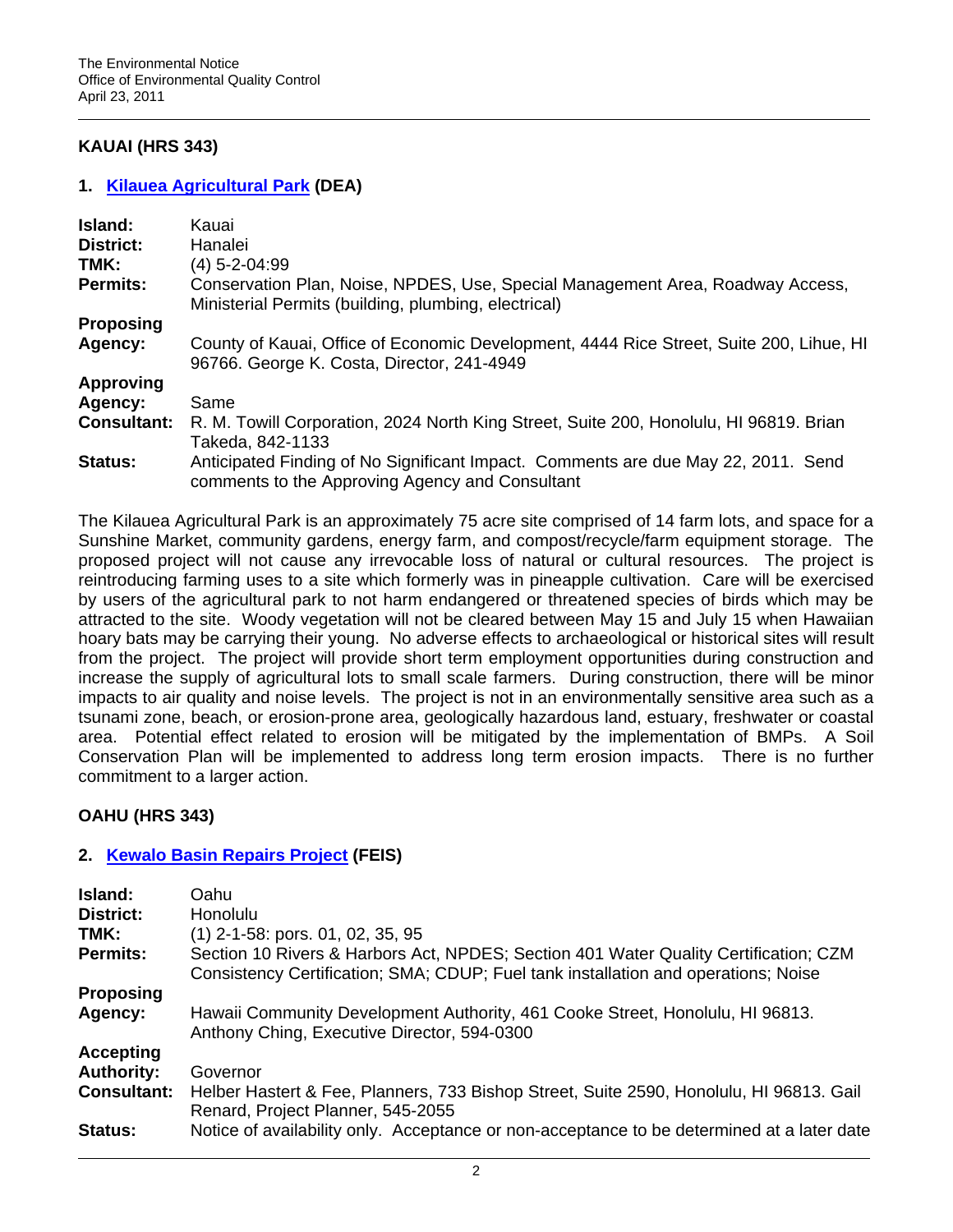The proposed action involves demolition and replacement of existing deteriorated dock infrastructure at Kewalo Basin to improve safety and capacity. At full buildout, the number of slips would increase from the current 143 to 250. The project also includes modernization of the harbor's potable water and electrical systems, and provides a new fire suppression system, new sewage pumpout, and dedicated fueling pier.

There will be temporary construction period impacts to marine water quality, ambient noise levels, and harbor operations. Because the project area is well inshore of coral reef communities, short-term, temporary effects to marine water quality during in-water construction activities would affect only a highly disturbed benthic community dominated by alien species. Construction noise is not likely to adversely affect protected marine species because they are generally not found within the harbor. Best management practices, to be identified during the Federal and State permitting processes, will be employed to reduce water quality impacts and risks to protected species. The project is not expected to significantly impact peak hour traffic conditions. The project will not physically alter, interfere with or restrict access to surrounding shoreline areas or parks. No adverse impacts to archaeological resources are expected because the project does not include significant ground disturbing activities within the surrounding fastlands, which consist of fill materials. Beneficial impacts include modernized dock infrastructure, improved utility services and safety for current and future users, reduction in the risk of fuel and wastewater releases into the harbor, and accommodation of future demand.

# **MAUI (HRS 343)**

## **3. [Puu Kukui Watershed Preserve Fiscal Years 2012-2018 Management Plan](http://oeqc.doh.hawaii.gov/Shared%20Documents/EA_and_EIS_Online_Library/Maui/2010s/2011-04-23-MA-FEA-Puu-Kukui-Watershed-Plan.pdf) (FEA)**

| <b>Island:</b>    | Maui                                                                                                                                                                        |
|-------------------|-----------------------------------------------------------------------------------------------------------------------------------------------------------------------------|
| <b>District:</b>  | Lahaina                                                                                                                                                                     |
| TMK:              | 4-1-1-17, 4-2-1-1 (por), 4-1-4-23 (por), 4-1-5-10, 13, 16, 17, 4-3-1-1 (por), 17 (por)                                                                                      |
| <b>Permits:</b>   | <b>None</b>                                                                                                                                                                 |
| <b>Applicant:</b> | Maui Land and Pineapple Co., Inc., PO Box 187, Kahului, HI 96733-6687. Megan<br>Webster, 665-5467                                                                           |
| <b>Approving</b>  |                                                                                                                                                                             |
| <b>Agency:</b>    | Dept of Land and Natural Resources, Div of Forestry and Wildlife, 1151 Punchbowl Street,<br>Room 325, Honolulu, HI 96814. Emma Yuen, NARS Enhancement Coordinator, 587-4170 |
| <b>Status:</b>    | Finding of No Significant Impact. There is no comment period                                                                                                                |

The Puu Kukui Watershed Preserve was established in 1988 to protect watershed forests and associated native plants and animals. The proposed conservation actions and programs include nonnative invasive species control (feral ungulate control and weed control), monitoring and research, rare species protection, community outreach and educational opportunities, watershed partnerships, and facilities and operating expenses. No significant negative impacts to the environment are expected to result from the implementation of the proposed activities.

## **4. [Wailuku Exploratory Well](http://oeqc.doh.hawaii.gov/Shared%20Documents/EA_and_EIS_Online_Library/Maui/2010s/2011-04-23-MA-DEA-Wailuku-Exploratory-Well.pdf) (DEA)**

| Island:          | Maui                                                                                                                                                         |
|------------------|--------------------------------------------------------------------------------------------------------------------------------------------------------------|
| District:        | Wailuku                                                                                                                                                      |
| TMK:             | $(2)$ 3-5-01:100 (por.)                                                                                                                                      |
| <b>Permits:</b>  | NPDES, Commission on Water Resource Management, DOH Wellhead Protection,<br>Department of Water Supply, Noise, Building, Grading, Project District Phase III |
| <b>Proposing</b> |                                                                                                                                                              |
| Agency:          | County of Maui, Dept of Water Supply, 200 South High Street, 5 <sup>th</sup> Floor, Wailuku, HI<br>96793. Tom Ochwat, 270-7816                               |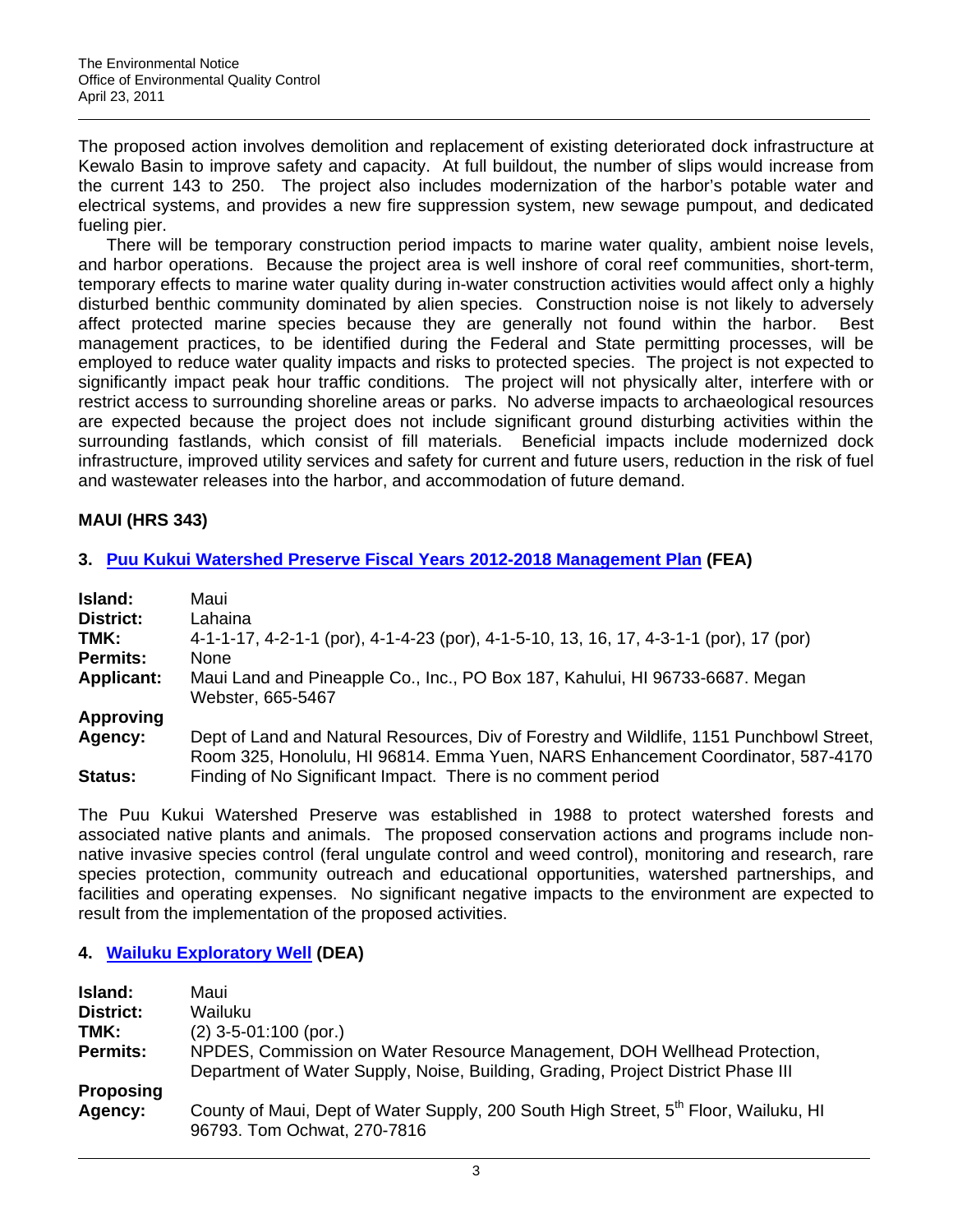| <b>Approving</b>   |                                                                                                                                      |
|--------------------|--------------------------------------------------------------------------------------------------------------------------------------|
| Agency:            | Same                                                                                                                                 |
| <b>Consultant:</b> | Munekiyo & Hiraga, Inc., 305 High Street, Suite 104, Wailuku, HI 96793. Leilani Pulmano,<br>Program Manager, 244-2015                |
| <b>Status:</b>     | Anticipated Finding of No Significant Impact. Comments are due May 22, 2011. Send<br>comments to the Approving Agency and Consultant |

The County Department of Water Supply (DWS) plans to construct an exploratory well in Wailuku, Maui within the Iao Aquifer System to replace Shaft 33, an existing water source. The Proposed Wailuku Exploratory Well is being developed as part of DWS's continuing efforts to disperse the pumping within the aquifer. The proposed project is one of six water wells planned to replace Shaft 33. The six replacement wells will disperse pumping throughout the aquifer and positively impact the water quality and the sustainability of the aquifer. Approximately 12,000 square feet of land will be acquired for the well site. Pump and water quality tests will be performed to determine if the exploratory well will be suitable as a new potable water source. Should the tests confirm suitability, a separate Environmental Assessment will be prepared for a permanent well and pumping station.

The proposed project may result in short-term construction-related noise and air quality impacts. Such impacts will be mitigated by appropriate best management practices. In the long-term, no substantial adverse impacts to existing resources are anticipated. Consequently, significant adverse secondary impacts are not anticipated. The project is not anticipated to cumulatively have a negative impact on the physical environment.

# **HAWAII (HRS 343)**

# **5. [Boteilho Lease of State Land for Dairy Purposes](http://oeqc.doh.hawaii.gov/Shared%20Documents/EA_and_EIS_Online_Library/Hawaii/2010s/2011-04-23-HA-FEA-Boteilho-Dairy-Lease.pdf) (FEA)**

| Island:            | Hawaii                                                                                                                       |  |  |
|--------------------|------------------------------------------------------------------------------------------------------------------------------|--|--|
| District:          | North Kohala                                                                                                                 |  |  |
| TMK:               | (3rd) 5-5-03:04, 05 & 06; 5-5-05:01; 5-5-06:02, 03, 04 & 15                                                                  |  |  |
| <b>Permits:</b>    | Direct Lease of State Lands                                                                                                  |  |  |
| <b>Applicant:</b>  | Boteilho Hawaii Enterprises, PO Box 190, Hawi, HI 96719                                                                      |  |  |
| <b>Approving</b>   |                                                                                                                              |  |  |
| Agency:            | Dept of Land and Natural Resources, Land Division, 75 Aupuni Street, Room 204, Hilo, HI<br>96720. Wesley Matsunaga, 974-6203 |  |  |
| <b>Consultant:</b> | Geometrician Associates, PO Box 396, Hilo, HI 96721. Ron Terry, 969-7090                                                     |  |  |
| <b>Status:</b>     | Finding of No Significant Impact. There is no comment period                                                                 |  |  |

Boteilho Hawaii Enterprises proposes to lease eight state properties totaling approximately 880 acres for continued use as a dairy. The company is owned by *kamaaina* dairy farmer Ed Boteilho, Jr., who operates Clover Leaf Dairy, one of the three remaining dairies in the State. The dairy has been in operation at this location since 1985 and on the island since 1962. It currently has 800 cows, with about 650 giving milk at any given time. Although the dairy currently leases and fully utilizes all of the subject properties, Boteilho Hawaii Enterprises seeks to rationalize the terms and purposes of the lease to make the dairy more efficient and allow prudent acquisition of new equipment. The current leases are set to expire at various dates in 2019 and 2020. The new lease would have a common thirty-year term. All dairying uses would be allowed for the entire lease. No relocation of the main part of the dairy would occur and no major new facilities would be built. The main advantage would be to allow the growing and chopping of forage in areas where only pasture uses are currently allowed. At the present time, according to the Department of Agriculture, more than 80 percent of Hawaii's milk comes from California. Depending on the weather, it can take more than a week to arrive in Hawaii. This milk gets pasteurized before leaving the port and once again prior to being bottled in Hawaii. Clover Leaf Dairy trucks its milk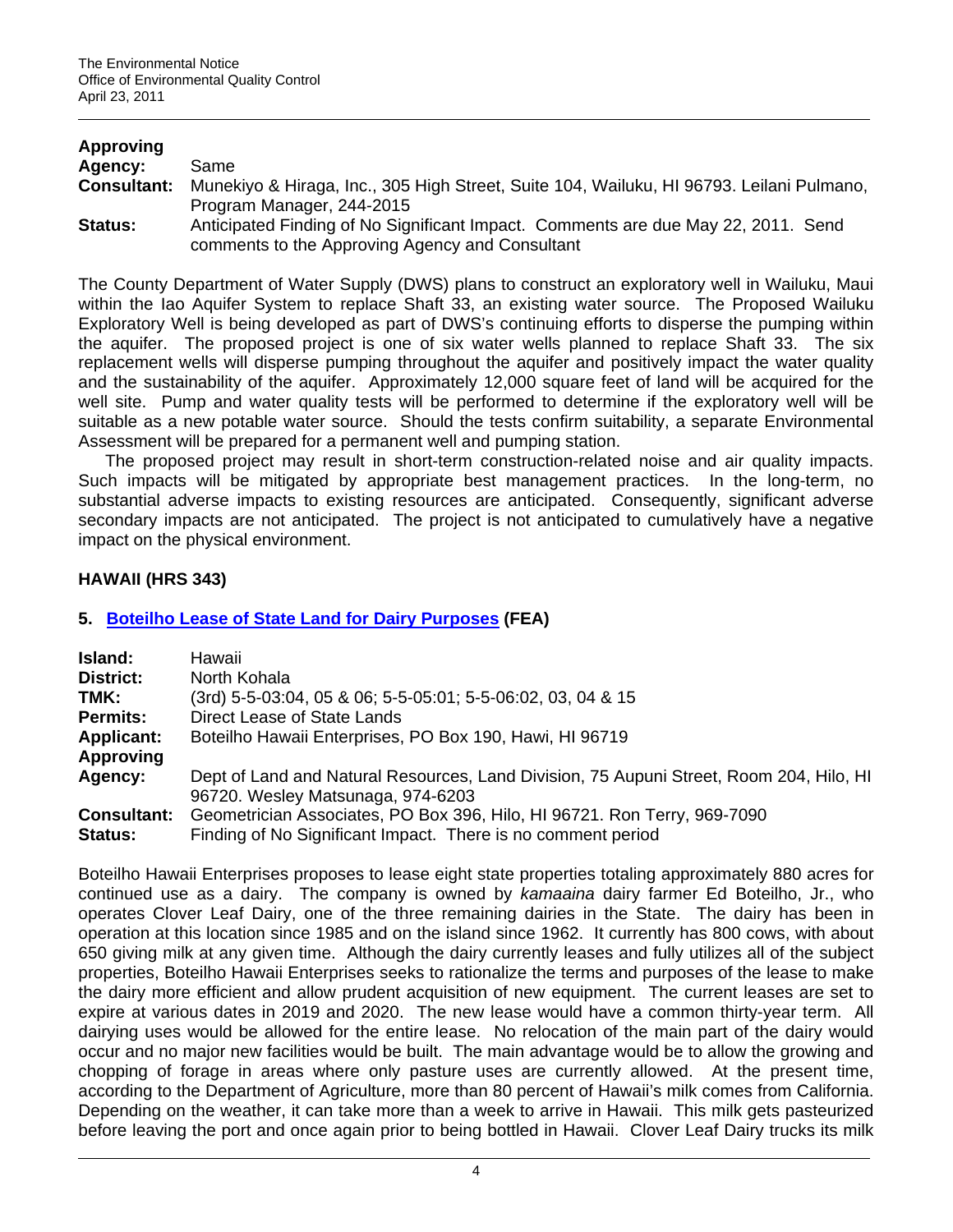each day for processing to Meadow Gold Dairy, which is located 97 miles away in Hilo, from which State residents can have access to fresh local milk. State agriculture officials are concerned that the loss of local dairies could leave the State's milk supply in a precarious position. The dairy has been in operation in this location since 1985, and no sensitive biological or archaeological resources are present and there are no traditional cultural uses on the agriculturally zoned property. Agricultural impacts are properly handled on the dairy, and continuing the dairy is compatible with uses on surrounding lands.

# **6. [Kapulena Agricultural Park](http://oeqc.doh.hawaii.gov/Shared%20Documents/EA_and_EIS_Online_Library/Hawaii/2010s/2011-04-23-HA-FEA-Kapulena-Ag-Park.pdf) (FEA)**

| Island:            | Hawaii                                                                                                                     |
|--------------------|----------------------------------------------------------------------------------------------------------------------------|
| District:          | Hamakua                                                                                                                    |
| TMK:               | $(3)$ 4-7-05:01, 02 & 03; 4-7-06:01, 05, 06, 07, 10, 18, 20                                                                |
| <b>Proposing</b>   |                                                                                                                            |
| Agency:            | County of Hawaii, Dept of Finance, Kenneth Van Bergen, 25 Aupuni Street, Suite 2103,<br>Hilo, HI 96720-4252                |
| <b>Approving</b>   |                                                                                                                            |
| Agency:            | Same                                                                                                                       |
| <b>Consultant:</b> | PBR Hawaii & Associates, Inc., 1001 Bishop Street, Suite 650, Honolulu, HI 96734. 521-<br>5631 or cfernandez@pbrhawaii.com |
| Status:            | Finding of No Significant Impact. There is no comment period                                                               |

The Hawaii County Department of Finance proposes to permit or lease the subject property as an agricultural park. The purpose of the agricultural park is to: develop and demonstrate best practices for sustainable grazing operations to support the grass-fed beef industry; test alternative orchard crops for production; provide incubator opportunities for value-added products; and provide training in cultivation and business practices. The proposed activities may include: grazing; agricultural production; and possibly silviculture. In addition, educational activities are planned. Educational facilities will include sheds, a shop, an office; and a clearing-house facility for processing produce.

Development may include: clearing existing cane roads and installing fencing to create paddocks; installation of pumping equipment to access water from the Lower Hamakua Ditch; water source development such as a well, reservoir or large-scale water catchment systems at higher elevations; and, construction of facilities to support the educational component of the park. All improvements are anticipated to occur onsite and the County will not permit any farm dwellings. The endangered Hawaiian hoary bat has been detected at this site. Measures to avoid impacts to the bat, as well as the Hawaiian hawk include limiting tree clearing to months outside these species' nesting season. One archaeological feature at this site is proposed to be avoided by any new activity.

# **DECLARATION OF EXEMPTION – County of Hawaii**

## **Modification of an Existing Wall Within the Special Management Area and Shoreline Setback**

- Project No.: SAA-11-000634; SSV-11-000007
- Description: The owners would like to demolish a damaged portion of an existing wall and stairs on the makai boundaries of the subject properties. The owners further wish to construct a new wall of the same height and width as the existing wall that would run on an angle to the County of Hawaii property from the north and the mauka-makai for a distance of approximately 30 feet on the southwestern edge of the Scharpf Trust property (TMK: 6-9- 05:01). Another 30 feet in length would be built on the northwestern edge of the Sutton Trust property (TMK: 6-9-06:25) to separate it from the public access and to protect the properties from future erosion.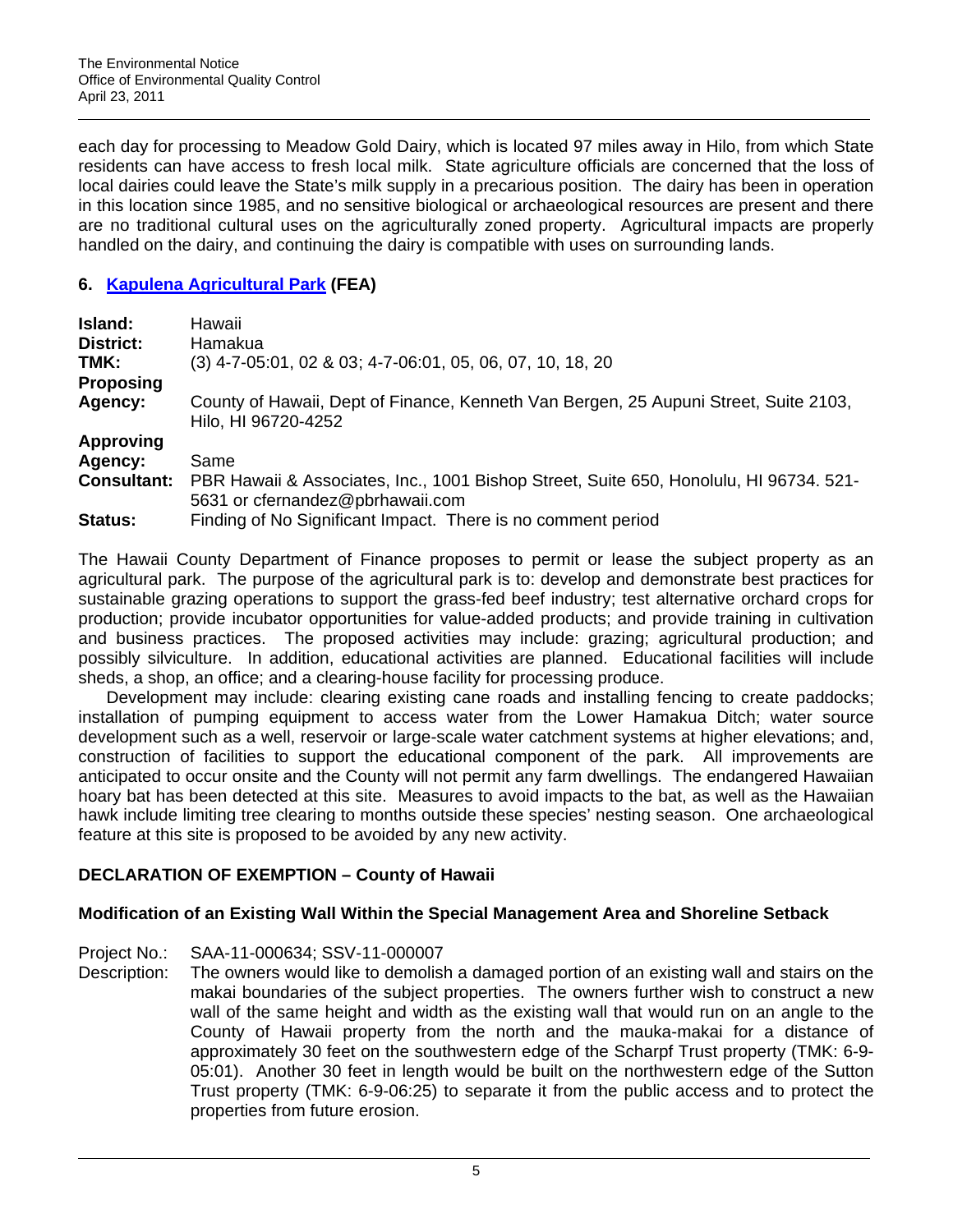| Consulted<br>Parties:<br>Exemption | County of Hawaii, Department of Public Works                                                                                                                                                                                                                                                                                                                                                |  |  |  |  |
|------------------------------------|---------------------------------------------------------------------------------------------------------------------------------------------------------------------------------------------------------------------------------------------------------------------------------------------------------------------------------------------------------------------------------------------|--|--|--|--|
| Class:                             | Class 2: Replacement or reconstruction of existing structures and facilities where the new<br>structure will be located generally on the same site and will have substantially<br>the same purpose, capacity, density, height, and dimensions as the structure<br>replaced;                                                                                                                 |  |  |  |  |
|                                    | Class 6: Construction or placement of minor structures accessory to existing facilities;<br>Class 8: Demolition of structures, except those structures located on any historic site as<br>designated in the national register or Hawaii register as provided for in the<br>National Historic Preservation Act of 1966, Public Law 89-665, 16 U.S.C. 470,<br>as amended, or Chapter 6E, HRS. |  |  |  |  |
| Status:                            | For more information, contact BJ Leithead Todd, Director, County of Hawaii Planning<br>Department, 961-8288                                                                                                                                                                                                                                                                                 |  |  |  |  |

# **ENVIRONMENTAL COUNCIL**

The Environmental Council has a tentative meeting scheduled for May 11, 2011. Please go to the State [Calendar](http://calendar.ehawaii.gov/calendar/html/event) website six days prior to the meeting date to review the agenda. For more information, please contact the Council at [oeqc@doh.hawaii.gov](mailto:oeqc@doh.hawaii.gov) or call 586-4185.

In its regularly scheduled meeting on April 18, 2011, the Environmental Council concurred with the [Department of Accounting and General Services](http://oeqc.doh.hawaii.gov/Shared%20Documents/Environmental_Council/Exemption_Lists_By_Department/State_Agencies/Dept-of-Accounting-and-General-Services-04-11.pdf) proposed exemption list. For more information, please contact the Council at [oeqc@doh.hawaii.gov](mailto:oeqc@doh.hawaii.gov) or call 586-4185.

In its regularly scheduled meeting on April 18, 2011, the Environmental Council concurred with the Kauai [Transportation Agency](http://oeqc.doh.hawaii.gov/Shared%20Documents/Environmental_Council/Exemption_Lists_By_Department/County_of_Kauai/Kauai-Transportation-Agency-04-11.pdf) proposed exemption list. For more information, please contact the Council [oeqc@doh.hawaii.gov](mailto:oeqc@doh.hawaii.gov) or call 586-4185.

| <b>SPECIAL MANAGEMENT AREA (SMA) MINOR PERMITS</b> |                                                |                               |  |
|----------------------------------------------------|------------------------------------------------|-------------------------------|--|
| <b>Location (TMK)</b>                              | <b>Description (File No.)</b>                  | <b>Applicant/Agent</b>        |  |
| Hawaii: North Hilo                                 | Construction of a Hair Salon Attached to the   | Louis and Jolene Nobriga      |  |
| $(3-5-05:23)$                                      | Single-Family Dwelling (SMM 11-171)            |                               |  |
| Hawaii: North Kona                                 | Construction of a Paved and Fenced 17-Space    | Department of Public Works,   |  |
| $(7-6-15:12 \& 13)$                                | Parking Lot (SMM 11-172)                       | County of Hawaii              |  |
| Hawaii: South Hilo                                 | Install and Repair Fencing for Livestock and   | <b>Muhammad Yunis</b>         |  |
| $(2-8-08:127$ & 128)                               | Farming (SMM 11-173)                           |                               |  |
| Maui:                                              | Temporary Construction of Base Yard (SM2       | <b>Wastewater Reclamation</b> |  |
| $(3 - 8 - 77:04)$                                  | 20110021)                                      | Division, County of Maui      |  |
| Maui:                                              | Fire Line Extension to Building (SM2 20110022) | Hartman, Robert               |  |
| $(4 - 4 - 08:01)$                                  |                                                |                               |  |

The SMA Minor permits above have been approved or are pending approval (HRS 205A-30). For more information, contact the county/state Planning Department. Honolulu (523-4131); Hawaii (961-8288); Kauai (241-6677); Maui (270-7735); Kakaako or Kalaeloa Community Development District (587-2840).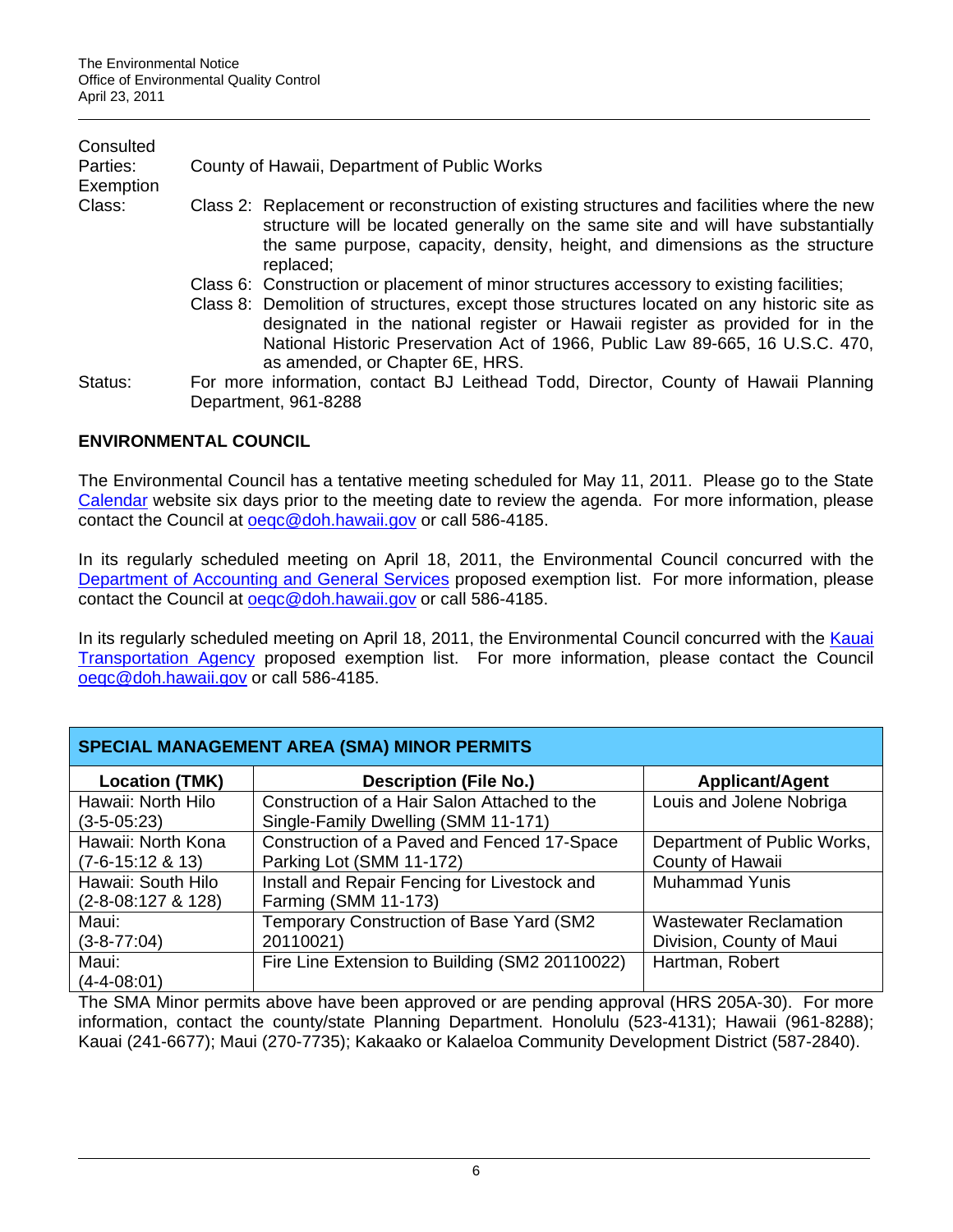| <b>SHORELINE - Certification Applications</b> |             |                                                                                                                                                                                 |                                                                                                  |                 |
|-----------------------------------------------|-------------|---------------------------------------------------------------------------------------------------------------------------------------------------------------------------------|--------------------------------------------------------------------------------------------------|-----------------|
| File No.                                      | <b>Date</b> | Location                                                                                                                                                                        | <b>Applicant/Owner</b>                                                                           | <b>TMK</b>      |
| OA-1420                                       | 4/5/11      | Parcel 32 situate at Pupukea, Koolauloa,<br>Oahu<br>Address: 59-355 Ke Nui Road<br>Purpose: Obtain building permit                                                              | Wesley T. Tengan/<br>Charles Scott, Jr.                                                          | 5-9-20:32       |
| <b>KA-348</b>                                 | 4/11/11     | Lot 3 as shown on Map 1 of Land Court<br>Application No. 1469 situate at Waioli and<br>Waipa, Halelea, Kauai<br>Address: 5582 Weke Road<br>Purpose: Building permit application | Peter Taylor Engineer<br>and Land Surveyor,<br>Inc./ Jan Hailey Trust,<br>Jan Elizabeth, Trustee | $5 - 5 - 05:10$ |

The shoreline certification applications above are available for review at the DLNR Offices on Kauai, Hawaii, Maui, and Honolulu, 1151 Punchbowl Street, Room 220 (HRS 205A-42 and HAR 13-222-12). All comments shall be submitted in writing to the State Land Surveyor, 1151 Punchbowl Street, Room 210, Honolulu, HI 96813 and postmarked no later than 15 calendar days from the date of the public notice of the application. For more information, call Ian Hirokawa at 587-0420.

# **FEDERAL NOTICES**

# **High Altitude Mountainous Environmental Training, Island of Hawaii**

In accordance with the National Environmental Policy Act (NEPA), the Army prepared an environmental assessment in December 2010 to assess the potential impacts of High-Altitude Mountainous Environmental Training (HAMET) for the 25th Combat Aviation Brigade, Hawaii. The Army received many comments concerning impacts to Cultural & Natural Resources, Recreational & Cultural Access and Noise. The Army further studied and analyzed potential impacts to these resources and has revised its Environmental Assessment (EA) and draft Finding of No Significant Impact (FNSI).

The purpose of the Proposed Action is to provide helicopter aviators/crews high-altitude training flight operations, while recognizing Army stewardship responsibilities within the affected region. The need for the Proposed Action is to provide realistic training to ready helicopter aviators/crews to be successful in the combat theater to support the operational and mission requirements of the 25th CAB, 25th Infantry Division, set forth by the Department of Army and Department of Defense (DoD) for deployment in support of combat operations in Afghanistan. Activities for helicopter aviator/crew proficiency training include but are not limited to: Touch and go, limited landings, approach and departure, reconnaissance, abort and go around, and nighttime operations in designated areas. Based on the information analyzed, the EA concludes that the Proposed Action would not result in any significant direct, indirect, or cumulative adverse impacts on the natural or human environment.

The EA and draft FNSI are available for public review at the following public libraries: Hilo Public Library, Kailua-Kona Public Library, and Thelma Parker Memorial Public and School Library. Copies can also be obtained by e-mailing hamet\_nepa@portageinc.com or by calling (208) 419-4176. In addition a copy will be made available at [www.garrison.hawaii.army.mil/nepa/default.asp.](www.garrison.hawaii.army.mil/nepa/default.asp) Written comments will be received and considered from April 22, 2011 to May 23, 2011 and should be directed to the email address above, or mailed to: Directorate of Public Works, Environmental Division (IMPC-HI-PWE), Attn: William Rogers, 948 Santos Dumont Avenue, Building 105, Wheeler Army Airfield, Schofield Barracks, 96857-5013.